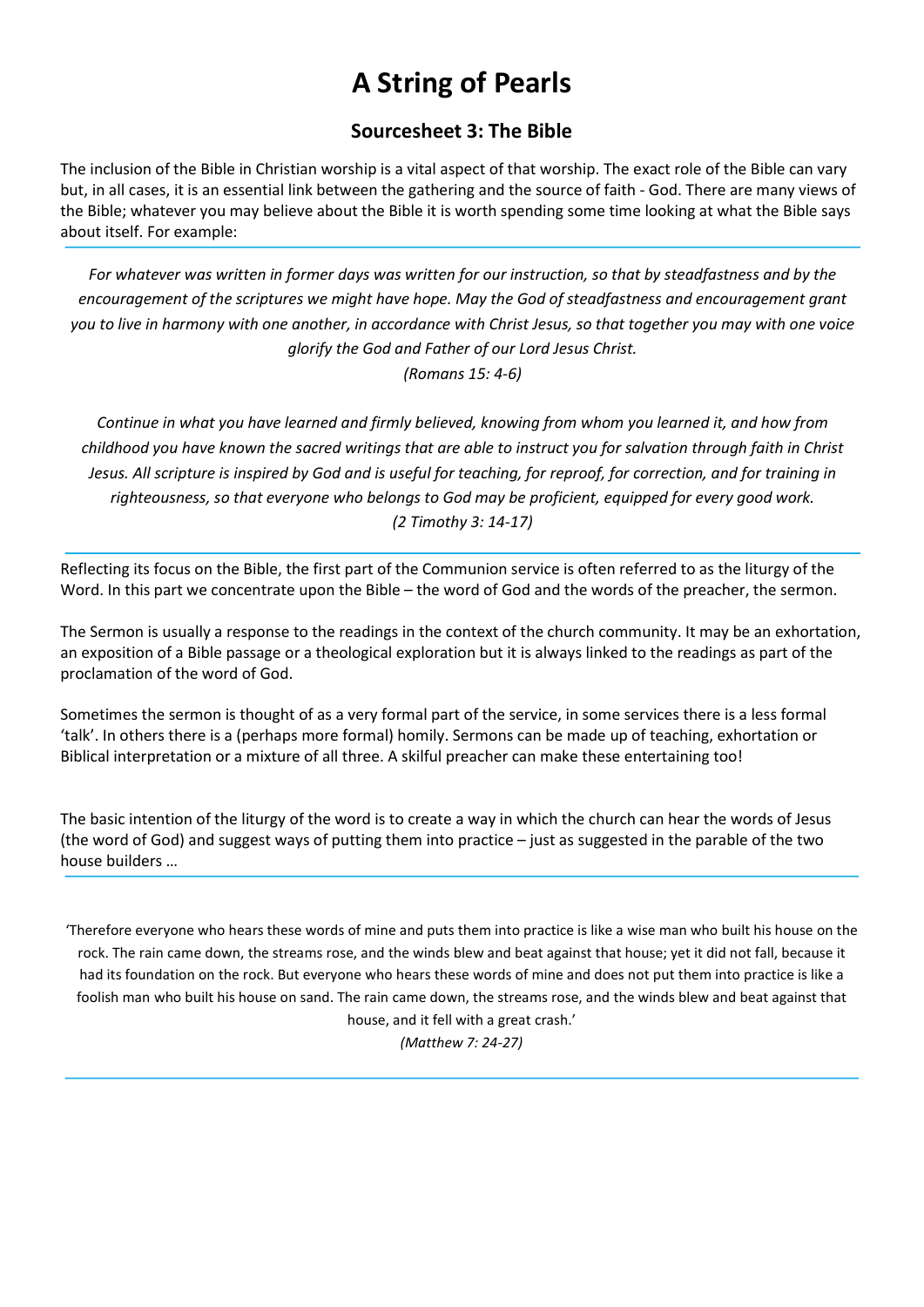Whilst the major response to the Word of God is the sermon, other things can be responsive. The intercessor may choose to mention the readings in the prayers and the peace can be linked to them too.

Besides these collective responses we are also called to engage personally with the readings hence the liturgical responses:

| This is the word of the Lord. | This is the Gospel of the Lord. |
|-------------------------------|---------------------------------|
| All Thanks be to God.         | All Praise to you, O Christ.    |
|                               |                                 |

These responses are not just formal bits to say, they are a serious recognition of what has been read and reinforce the importance of hearing God's word. If you find yourself getting distracted during a reading you may think twice about joining in the response. The pew Bibles are there to help, of course.

\_\_\_\_\_\_\_\_\_\_\_\_\_\_\_\_\_\_\_\_\_\_\_\_\_\_\_\_\_\_\_\_\_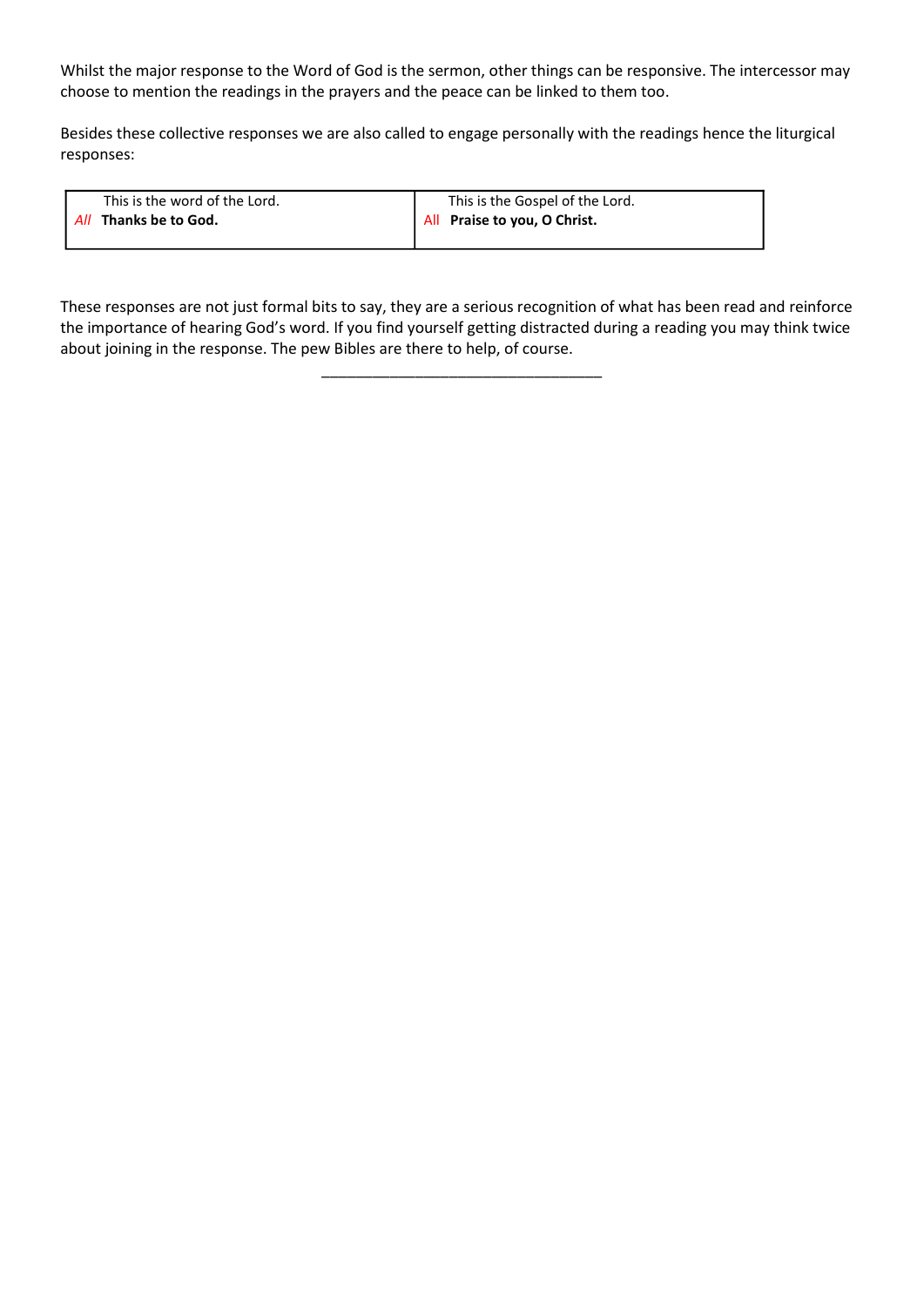## A String of Pearls

Talksheet 3 —The Bible

Psalm 119:97-108

## WELCOME – Breaking the ice (Aim for 10 mins)

#### Psalm 100

Make a joyful noise to the Lord, all the earth. Worship the Lord with gladness; come into his presence with singing.

Know that the Lord is God. It is he that made us, and we are his; we are his people, and the sheep of his pasture.

Enter his gates with thanksgiving, and his courts with praise. Give thanks to him, bless his name.

For the Lord is good; his steadfast love endures forever, To start the session read Psalm 100 together. After a moments' stillness read it again and think especially of the line— 'Know that the Lord is God'.

How do you know that the Lord is God? Is there a special testimony, event or Bible verse that affirms this for you??

### WORD – Applying the truth (Aim for 45 mins)

In Confessions Augustine writes about how certain books of the Bible guided him at a time when he was struggling with sin.

"These books served to remind me to return to my own self. Under your guidance I entered into the depths of my own soul, and this I was able to do because your aid befriended me (psalm 29:11)...

I realised I was far away from you. It was as though I were in a land where all is different from your own and I heard your voice calling from on high saying "I am the food of full-grown men. Grow and you shall feed on me." (R.S. Pine -Coffin, trans., Penguin, 1961, pp. 146-47).

Whether we are in the midst of sin, relational difficulties or a major life transition, the Word of God is one resource God has given us for guidance.

Psalm 119 is an extended reflection on God's law and commandments and the teachings in his Word. It is a source of inspiration to us to spend time studying Scripture. Read Psalm 119:97-108.